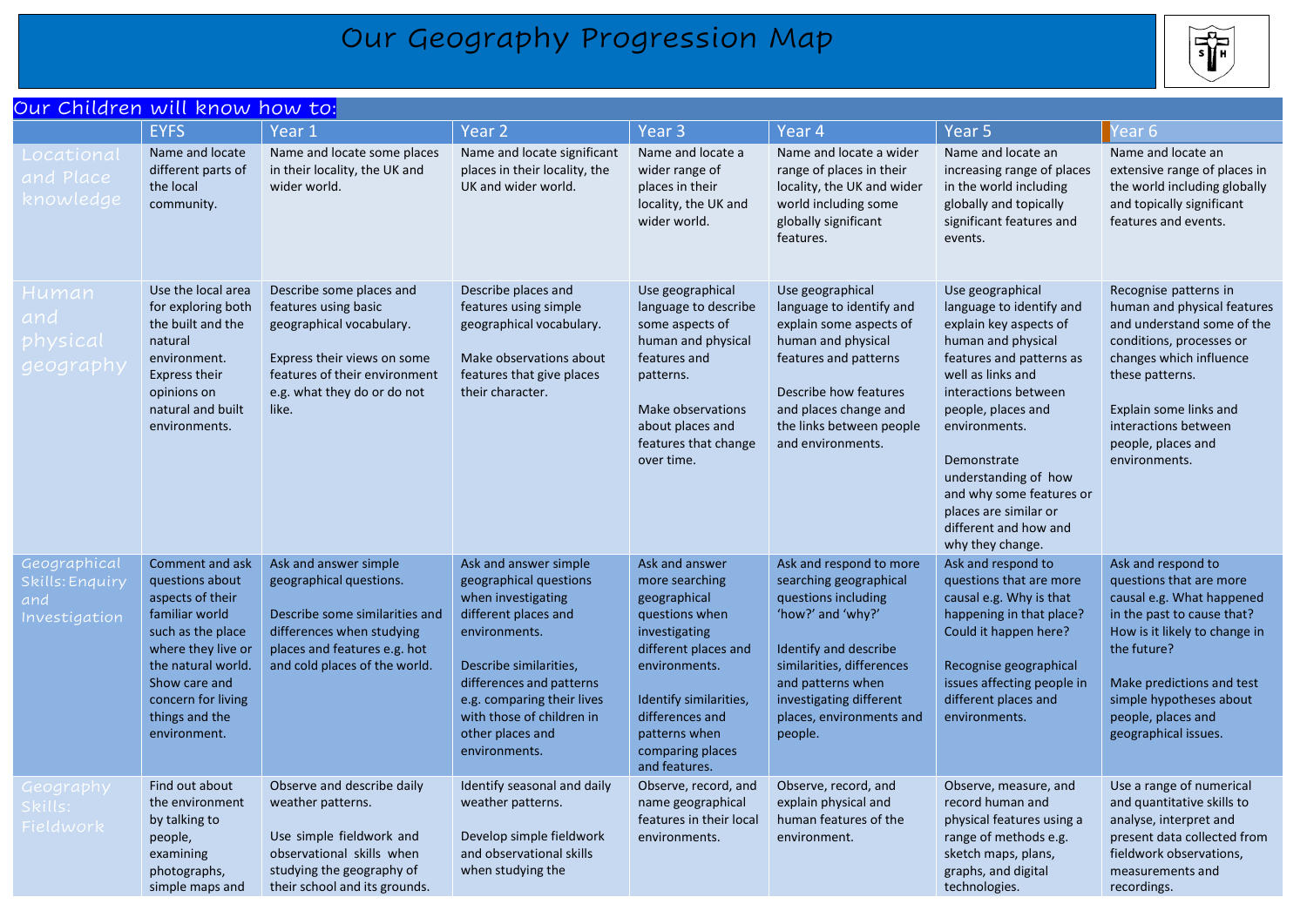|                                                                                                        | visiting local<br>places.                                                                                                                              |                                                                                                                                                                                                                   | geography of their school<br>and local environment.                                                                                                            |                                                                                                                                                                                                                                                                     |                                                                                                                                                                                                                                                                                        |                                                                                                                                                                                                                                                                                                   |                                                                                                                                                                                                                                                                          |  |
|--------------------------------------------------------------------------------------------------------|--------------------------------------------------------------------------------------------------------------------------------------------------------|-------------------------------------------------------------------------------------------------------------------------------------------------------------------------------------------------------------------|----------------------------------------------------------------------------------------------------------------------------------------------------------------|---------------------------------------------------------------------------------------------------------------------------------------------------------------------------------------------------------------------------------------------------------------------|----------------------------------------------------------------------------------------------------------------------------------------------------------------------------------------------------------------------------------------------------------------------------------------|---------------------------------------------------------------------------------------------------------------------------------------------------------------------------------------------------------------------------------------------------------------------------------------------------|--------------------------------------------------------------------------------------------------------------------------------------------------------------------------------------------------------------------------------------------------------------------------|--|
| Geographical<br>Skills:<br>Interpret a<br>Range of<br>Sources of<br>Geographical<br><b>Information</b> | Use a range of<br>sources such as<br>simple maps,<br>photographs,<br>magnifiers. and<br>visiting local<br>places.                                      | Use a range of sources such as<br>simple maps, globes, atlases<br>and images.<br>Know that symbols mean<br>something on maps.                                                                                     | Use a range of sources such<br>as maps, globes, atlases and<br>aerial photos to identify<br>features and places as well<br>as to follow routes.                | Use a range of<br>sources including<br>digital maps, atlases,<br>globes and satellite<br>images to research<br>and present<br>geographical<br>information.<br>Use the eight<br>compass points and<br>recognise some<br><b>Ordnance Survey</b><br>symbols on maps.   | Use a range of sources<br>including digital and<br>Ordnance Survey maps,<br>atlases, globes and<br>satellite images to<br>research geographical<br>information.<br><b>Recognise Ordnance</b><br>Survey symbols on maps<br>and locate features using<br>four-figure grid<br>references. | Use a range of maps and<br>other sources of<br>geographical information<br>and select the most<br>appropriate for a task.<br>Demonstrate an<br>understanding of the<br>difference between<br><b>Ordnance Survey and</b><br>other maps and when it is<br>most appropriate to use<br>each.          | Interpret a wider range of<br>geographical information<br>and maps including scale,<br>projections, thematic, and<br>digital maps.<br>Recognise an increasing<br>range of Ordnance Survey<br>symbols on maps and locate<br>features using six-figure grid<br>references. |  |
| Geographical<br>skills:<br>Communica <u>te</u><br>Geographical<br><b>nformation</b>                    | Arouse<br>awareness of<br>features of the<br>environments in<br>the setting and<br>immediate local<br>area. E.g. make<br>visits to shops<br>and parks. | Use maps and other images to<br>talk about everyday life e.g.<br>where they live, journeys to<br>school etc.<br>Draw, speak or write about<br>simple geographical concepts<br>such as what they can see<br>where. | Express views about the<br>environment and can<br>recognise how people<br>sometimes affect the<br>environment.<br>Create their own simple<br>maps and symbols. | Express their<br>opinions on<br>environmental issues<br>and recognise how<br>people can affect the<br>environment both<br>positively and<br>negatively.<br>Communicate<br>geographical<br>information through<br>a range of methods<br>including the use of<br>ICT. | Express their opinions on<br>environmental issues and<br>recognise that other<br>people may think<br>differently.<br>Communicate<br>geographical information<br>through a range of<br>methods including digital<br>maps, plans, graphs and<br>presentations.                           | Express and explain their<br>opinions on geographical<br>and environmental issues<br>and recognise why other<br>people may think<br>differently.<br>Choose from a range of<br>methods e.g. digital<br>maps, plans, graphs and<br>presentations when<br>communicating<br>geographical information. | Develop their views and<br>attitudes to critically<br>evaluate responses to local<br>geographical issues or global<br>issues and events.<br>Communicate geographical<br>information using a wide<br>range of methods including<br>writing at increasing length.          |  |
| <b>Mapping</b>                                                                                         |                                                                                                                                                        |                                                                                                                                                                                                                   |                                                                                                                                                                |                                                                                                                                                                                                                                                                     |                                                                                                                                                                                                                                                                                        |                                                                                                                                                                                                                                                                                                   |                                                                                                                                                                                                                                                                          |  |
| Direction/Loca<br>tion                                                                                 | Follow simple<br>directions.                                                                                                                           | Follow directions (Up, down,<br>left/right,<br>forwards/backwards)                                                                                                                                                | Follow directions (as yr 1<br>and inc'. NSEW)                                                                                                                  | Use 4 compass<br>points to follow/give<br>directions:<br>Use letter/no. co-<br>ordinates to locate<br>features on a map.                                                                                                                                            | Use 4 compass points<br>well:<br>Begin to use 8 compass<br>points;<br>Use letter/no. co-<br>ordinates to locate<br>features on a map<br>confidently.                                                                                                                                   | Use 8 compass points;<br>Begin to use 4 figure<br>coordinates to locate<br>features on a map.                                                                                                                                                                                                     | Use 8 compass points<br>confidently and accurately;<br>Use 4 figure co-ordinates<br>confidently to locate<br>features on a map.<br>Begin to use 6 figure grid<br>refs; use latitude and<br>longitude on atlas maps.                                                      |  |